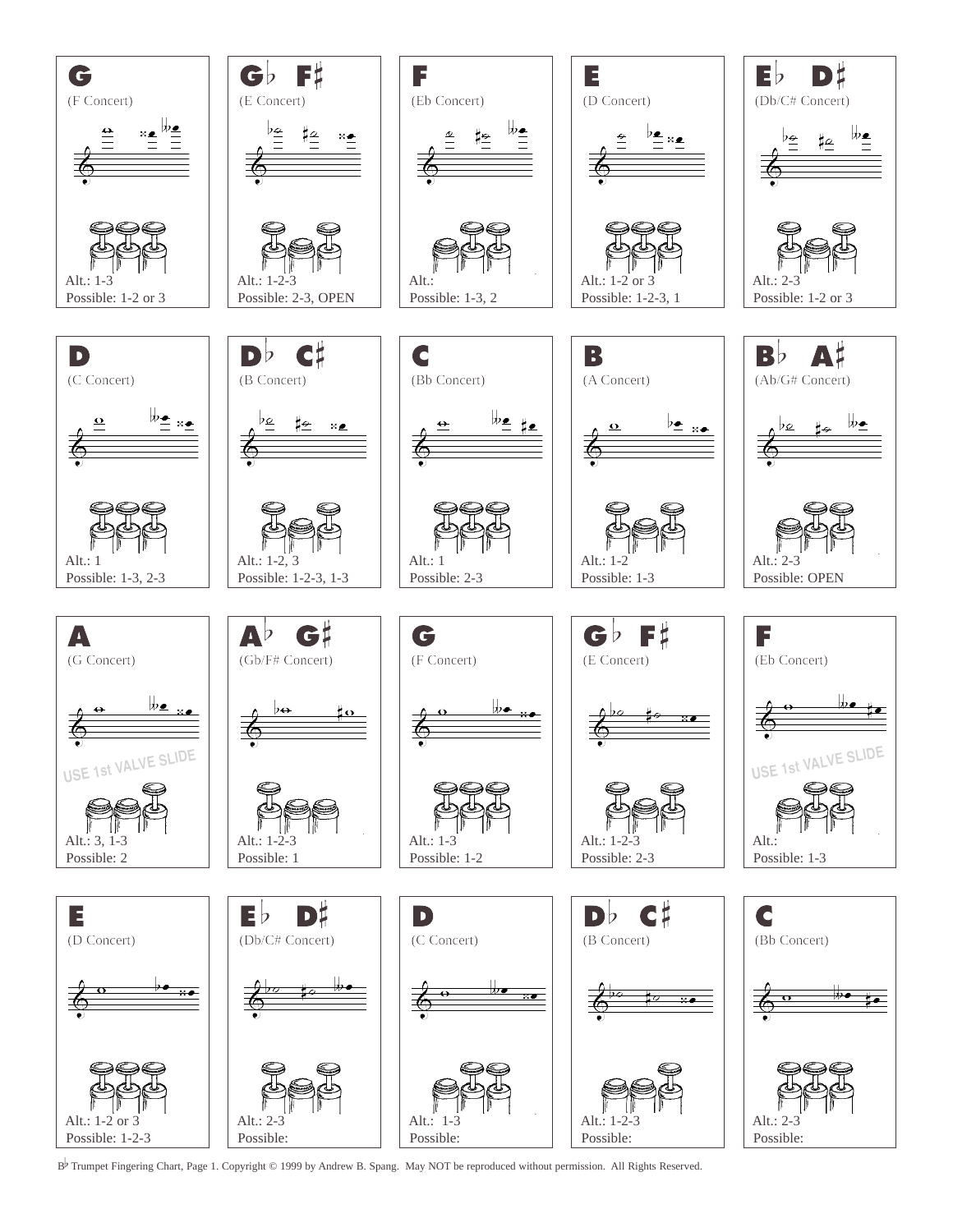

B<sup>b</sup> Trumpet Fingering Chart, Page 2. Copyright © 1999 by Andrew B. Spang. May NOT be reproduced without permission. All Rights Reserved.